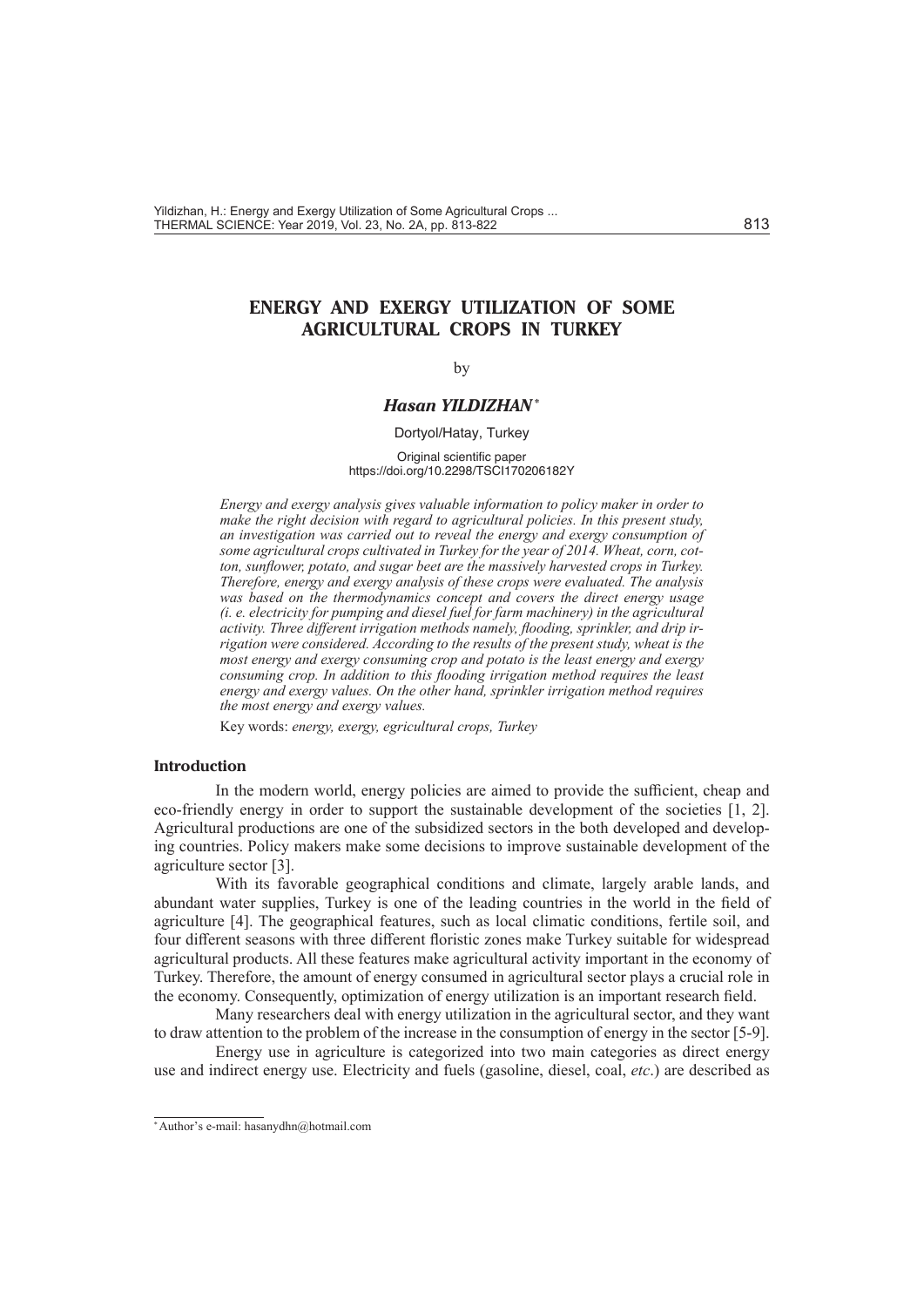the direct energy use. Pesticide, fertilizer, manpower, *etc*., energy sources are also considered indirect energy use [10].

Researchers investigated the energy consumption of various crops because crops efficiency and quality are related to energy input. However, more reliable and logical policies about the agricultural sector require not only energy analysis but also exergy analysis of the crops, because exergy concept is based on the usefulness of the processed energy in the production [11, 12]. Exergy analysis shows the most convenient way among the different usage patterns of energy sources [13].

Some researchers conducted energy and exergy analysis based on the direct energy usage for agricultural sector specific to their countries. Ozturk [14] investigated the energy and exergy efficiencies of the agricultural sector in Turkey. The author indicated the variation of the energy and exergy efficiencies for tractors and pumping stations between the years 1970-1993. Energy and exergy efficiencies were calculated as 74.81-74.97% and 72.32-74.59%, respectively. Another energy and exergy analyses of the agricultural sector of Turkey were conducted by Utlu and Hepbasli [15]. The authors reported the energy and exergy efficiencies of the years between 1990-2001 as 27.9-37.4% and 29.1-41.1%, respectively. Similar investigations were conducted in various countries. Ahmed and Jamal [16] evaluated the energy and exergy efficiencies of Jordan as 37.3% and 23.5%, respectively. Dincer *et al.* [17] investigated the energy and exergy efficiencies of the agricultural sector in Saudi Arabia. The study evaluated the energy and exergy efficiencies as 74.60-74.94% and 69.20-74.19%, respectively. Ahamed *et al*. [18] calculated the energy and exergy efficiencies of the agricultural sector in Malaysia. It was found that the energy and exergy efficiencies were about 22% and 20.72%, respectively. In addition to these studies, Hoang and Alauddin [19] compared the exergy extraction between the crop sector and livestock sector in 29 OECD countries. It was concluded that exergy extraction in the crop sector is higher than the livestock sector. In addition to these studies, Chen and Chen [20] discussed the effect of the frequently changed political infrastructure and organization on the agricultural activity in terms of exergy flow of the crops into the society.

In this study, the efficiency of the some harvested crops in Turkey was evaluated in terms of energy and exergy analysis. Apart from the other studies, the analyses were performed for some agricultural crops (wheat, corn, cotton, sunflower, potato, and sugar beet) grown in Turkey. Wheat, corn, cotton, sunflower, potato, and sugar beet are selected for energy and exergy calculation because they are considerably produced in Turkey. Most of the energy consumption in agricultural production is based on direct energy resources such as diesel fuel and electricity. Therefore, indirect energy consumption (fertilizer, pesticide, manpower *etc*.) was disregarded in this study. Diesel fuel (for farm machinery) and electricity (for irrigation pumps) were used as direct energy input into the farming process. Calculations have been performed for the year of 2014. Energy and exergy efficiencies for unit cultivated area were evaluated for each agricultural crop.

In addition to these, the effects of the different irrigation methods (*i. e*., flooding, sprinkler, and drip irrigation) on the energy and exergy efficiencies of the harvested crops were investigated in this context, the irrigation method having the highest energy and exergy efficiencies were determined.

#### **Material and method**

 Energy and exergy analyses are carried out diesel fuel for shaft work of farm machinery and electricity for water pumping, and hence energy ve exergy efficiencies for agricultural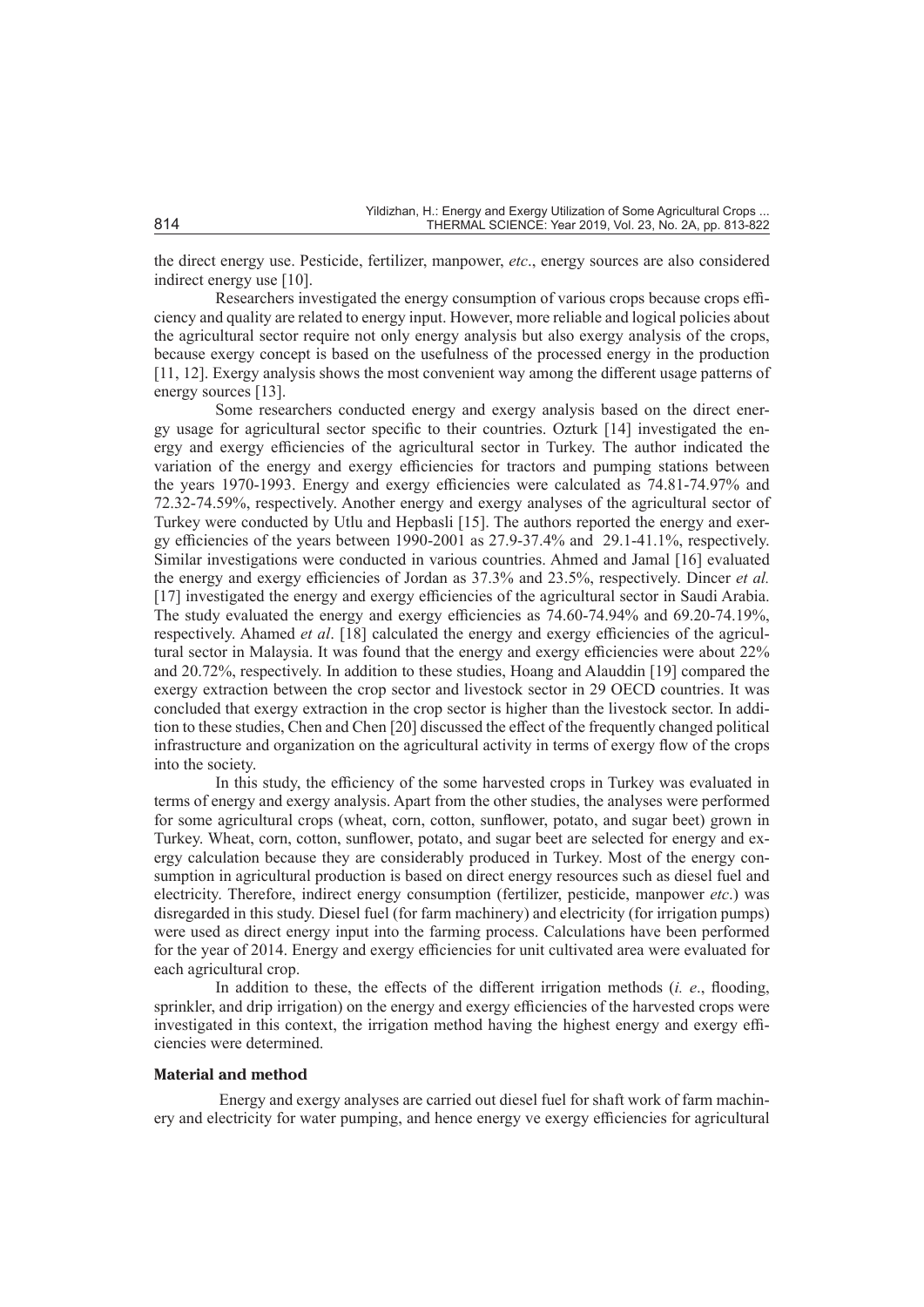crops are obtained. Statistical data of cultivated area and harvested output are taken from Turkish Statistical Institute, and they are presented in tab. 1 [21].

## *Fuel consumption for farm machinery*

As the use of machinery increases in agricultural production, diesel consumption increases. In this case, the share of diesel within total production cost also increases. The amount of diesel consumed

#### **Table 1. Statistical data of some crops for the year 2014 [21]**

| Crops      | Cultivated area<br>(decare) | Harvested<br>output (tones) |
|------------|-----------------------------|-----------------------------|
| Wheat      | 66367448                    | 15700000                    |
| Corn       | 6586450                     | 5950000                     |
| Cotton     | 4681429                     | 846000                      |
| Sugar beet | 2887851                     | 16742968                    |
| Sunflower  | 5524651                     | 1480000                     |
| Potato     | 1297032                     | 4166000                     |

in agriculture varies according to the crops. The quantities of diesel used per decare have been determined in the production of various crops in Turkey [22]. However, it has been found that a tractor uses 5024-7146 liters of diesel per hour of operation [23]. The tractor is assumed as the farm machine for diesel consumption in the study. The average diesel fuel consumption per decare for various crops is given in tab. 2. Density of diesel fuel is taken as 0.84 kg/L [24].

 **Table 2. Statistical data of diesel fuel consumption values for some crops [22]**

| Crops      | Average diesel fuel<br>consumption (L/decare) | Total diesel fuel<br>consumption $[L]$ | Total diesel fuel<br>consumption [kg] |
|------------|-----------------------------------------------|----------------------------------------|---------------------------------------|
| Wheat      | 6.54                                          | 434043109.92                           | 364596212.33                          |
| Corn       | 11.88                                         | 78247026                               | 65727501.84                           |
| Cotton     | 20.76                                         | 97186466.04                            | 81636631.47                           |
| Sugar beet | 12.18                                         | 35174025.18                            | 29546181.15                           |
| Sunflower  | 7.5                                           | 41434882.5                             | 34805301.3                            |
| Potato     | 23.28                                         | 30194904.96                            | 25363720.16                           |

# *Electricity consumption for irrigation*

Average water consumption values (mm) of agricultural products were determined in Turkey conditions [25]. The water consumption values per hectare (ha/mm) according to tab. 3 are given in tab. 5.

The energy inputs used in the irrigation process consist of diesel fuel, electric energy, and system equipment inputs [26]. Diesel fuel and electric energy are called direct energy, and indirect energy input to system equipment [27-29]. In this study, electric energy was accepted for irrigation. There is a number of researchers' work on

| Table 3. Statistical data of water consumption values |  |  |
|-------------------------------------------------------|--|--|
| for some crops [25]                                   |  |  |

| Crops      | Average water<br>consumption [mm] | <b>Total</b> water<br>consumption<br>$[\text{ha/mm}]$ |
|------------|-----------------------------------|-------------------------------------------------------|
| Wheat      | 540                               | 3583842192                                            |
| Corn       | 790                               | 520329550                                             |
| Cotton     | 900                               | 421328610                                             |
| Sugar beet | 965                               | 278677621.5                                           |
| Sunflower  | 460                               | 254133946                                             |
| Potato     | 715                               | 92737788                                              |

electricity energy spent in agricultural irrigation [30-36]. In this study, the coefficients developed by Collins [34] for the electric energy used in the irrigation were utilized. However, a number of irrigation methods are possible for selected plants. Flood, rain, and drip irrigation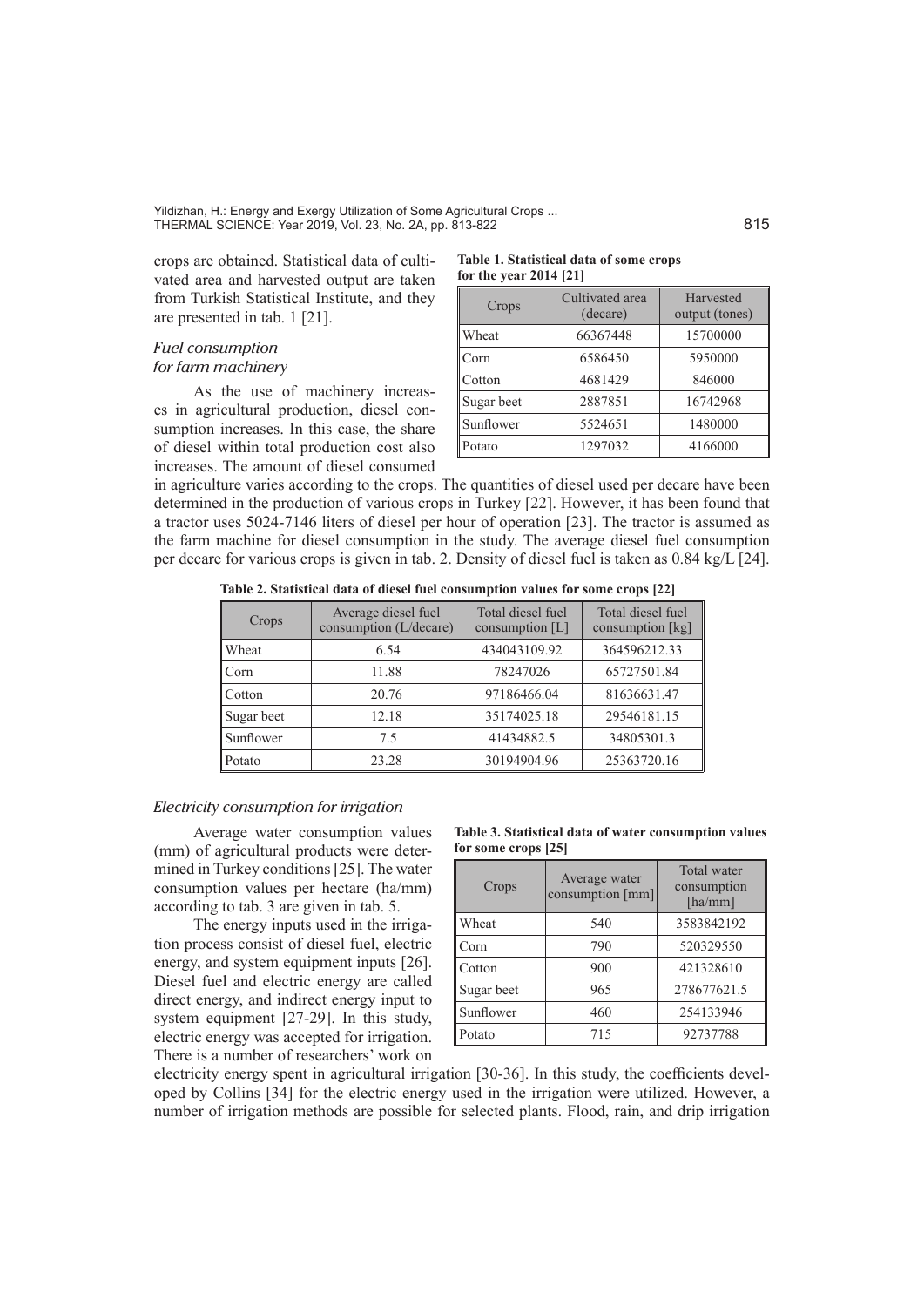methods have been studied in this study. Collins [34] proposed that if the surface water sources are used, required energy are 3.72 MJ/ha.mm, 21.1 MJ/ha.mm, and 6.2 MJ/ha.mm for flooding, sprinkler, and drip irrigation, respectively.

## *General balance equations*

In steady-state condition, energy and exergy balance equations are described, respectively, [37]:

$$
\sum_{\text{in}} \left( h + ke + pe \right)_{\text{in}} \dot{m}_{\text{in}} - \sum_{\text{out}} \left( h + ke + pe \right)_{\text{out}} \dot{m}_{\text{out}} + \sum_{r} Q_r - W = 0 \tag{1}
$$

$$
\sum_{\text{in}} \varepsilon_{\text{in}} \dot{m}_{\text{in}} - \sum_{\text{out}} \varepsilon_{\text{out}} \dot{m}_{\text{out}} + \sum_{r} E^{\mathcal{Q}} - E^{W} - I = 0 \tag{2}
$$

The meanings of the terms in eqs. (1) and (2) are:  $\dot{m}_{in}$  and  $\dot{m}_{out}$  are mass input and output, respectively,  $\overline{Q}$  and *W* are heat transfer and work, respectively, associated with  $E^Q$  and  $E^W$  exergy transfer,  $\varepsilon$  – the specific exergy, *I* – the exergy destruction, *h*, *ke*, and *pe* represent enthalpy, kinetic energy, and potential energy, respectively. The system is considered as a closed system, *i. e.* and eqs. (1) and (2) can be simplified:

$$
\sum_{r} Q_r - W = 0 \tag{3}
$$

$$
\sum_{r} E^{\mathcal{Q}} - E^{W} - I = 0 \tag{4}
$$

For reference state, fossil fuels have almost zero physical exergy so the exergy content of diesel fuel just contains the chemical exergy [17].

$$
\varepsilon_{ff} = H_{ff} \gamma_{ff} \tag{5}
$$

In eq. (5),  $\gamma_f$  is defined as quality factor of fuel which is the ratio between chemical exergy,  $\varepsilon_{ff}$ , and higher heating value of fuel,  $H_{ff}$ , of fuel. Chemical exergy, higher heating value of fuel and quality ratios are taken as 42265 kJ/kg, 39500 kJ/kg and 1.07, respectively [38].

#### *Energy and exergy efficiencies*

 The efficiencies defined by taking the First and Second laws of thermodynamics are generally called energy and exergy efficiencies [14]. Average energy and exergy efficiencies are evaluated by using consumed direct energy sources and their conversion efficiencies. Energy and exergy efficiencies can be defined [16-18]

$$
\eta = \frac{\eta_{\text{tractor}} \times \text{Energy of fuel consumption} + \eta_{\text{pump}} \times \text{Electricity consumption}}{\text{Total energy consumption}}
$$
(6)

$$
\Psi = \frac{\Psi_{\text{tractor}} \times \text{Exergy of fuel consumption} + \Psi_{\text{pump}} \times \text{Electricity consumption}}{\text{Total exergy consumption}}
$$
(7)

Shaft work, *W*, is produced in work production processes that are carried out using electric energy and fossil fuel [14]. As the output of the agricultural machinery, the shaft work takes place in kinetic energy form. Energy efficiency of a partially loaded tractor (most common type of farm machinery) is taken as 75% [17]. It means that 75% of chemical energy is converted to mechanical shaft work. It is assumed that chemical energy directly converted to shaft work; therefore exergy efficiency of a tractor, eq. (8), is considered as same with the energy efficiency of a tractor: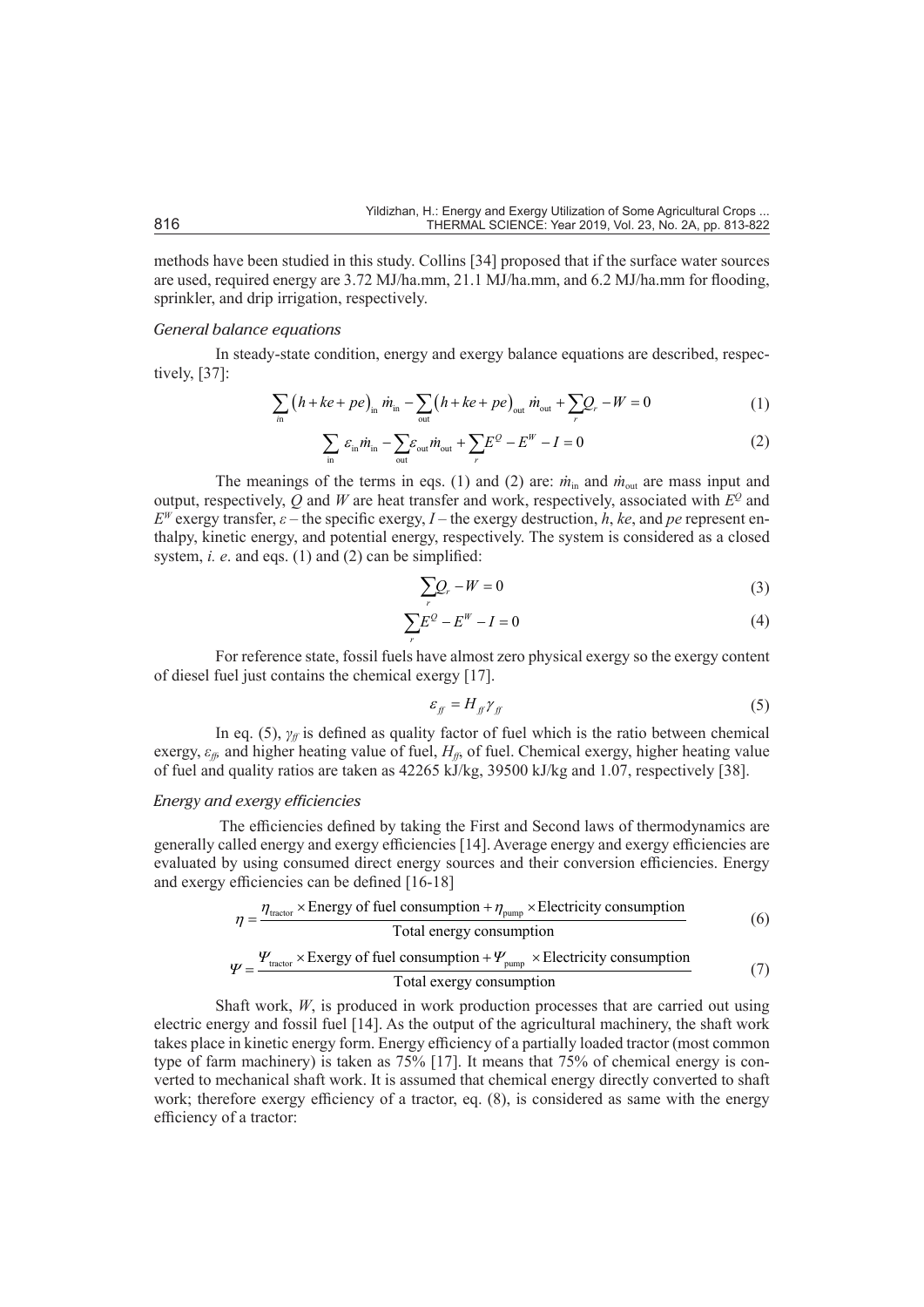Yildizhan, H.: Energy and Exergy Utilization of Some Agricultural Crops ... THERMAL SCIENCE: Year 2019, Vol. 23, No. 2A, pp. 813-822 817

$$
E^W = W \tag{8}
$$

Energy and exergy efficiencies for tractors, eqs. (9) and (10), are evaluated by using generated shaft work and required chemical energy and exergy:

$$
\eta_{\text{macro}} = \frac{W}{\dot{m}_f H_f} \tag{9}
$$

$$
\Psi_{\text{tractor}} = \frac{E^W}{\dot{m}_f \varepsilon_f} = \frac{W}{\dot{m}_f \gamma_f H_f} \tag{10}
$$

In the production of electric shaft work for pumps, energy and exergy efficiencies are defined as follows. The energy efficiency of a pump is defined as:

$$
\eta_{\text{pump}} = \frac{W_{\text{reversible}}}{W_{\text{actual}}}
$$
\n(11)

And exergy efficiency:

$$
\Psi_{\text{pump}} = \frac{W}{W_e} \tag{12}
$$

Energy and exergy efficiencies are taken as 70% and 2.85% for a standard pump used in agricultural processes [17].

## **Results and discussion**

The aim of this study is to evaluate direct energy use (diesel fuel for shaft work and electricity for water pumping) in different agricultural products by energy and exergy analysis. However, the effects of different irrigation methods on energy and exergy productivity of harvested agricultural crops are investigated. Energy and exergy consumption of farm machinery are illustrated in tab. 4 and fig. 1. Estimated exergy consumption for diesel fueled farm machinery was prepared from eq. (5). According to the results, wheat cultivation required the most energy and exergy values. The main reason for this result is that the cultivated area (66367448 decare) is more than the others. Potato cultivation is required less energy and exergy consumption than other. Potato cultivation is required most diesel fuel (23.28 L/decare), however, cultivated are (1297032 decare) is the least.

 The effects of the different irrigation methods (flooding, sprinkler, and drip irrigation) on the energy and exergy efficiencies of

**Table 4. Estimated energy and exergy consumption for farm machinery (diesel fuel)**

| consumption for farm machinery (diesel fuel) |                        |                      |  |
|----------------------------------------------|------------------------|----------------------|--|
| Agricultural<br>crops                        | Energy<br>usage $[PI]$ | Exergy<br>usage [PJ] |  |
| Wheat                                        | 14.4016                | 15.4097              |  |
| Corn                                         | 2.5962                 | 2.7780               |  |
| Cotton                                       | 3.2246                 | 3.4504               |  |
| Sunflower                                    | 1.3748                 | 1.4710               |  |
| Potato                                       | 1.0019                 | 1.0720               |  |
| Sugar beet                                   | 1.1671                 | 1.2488               |  |



**Figure 1. Estimated energy and exergy consumption for farm machinery (diesel fuel)**

the harvested crops were investigated with this study. Water is one of the most important inputs in agricultural production. For this reason, it is necessary to make irrigation in agricultural pro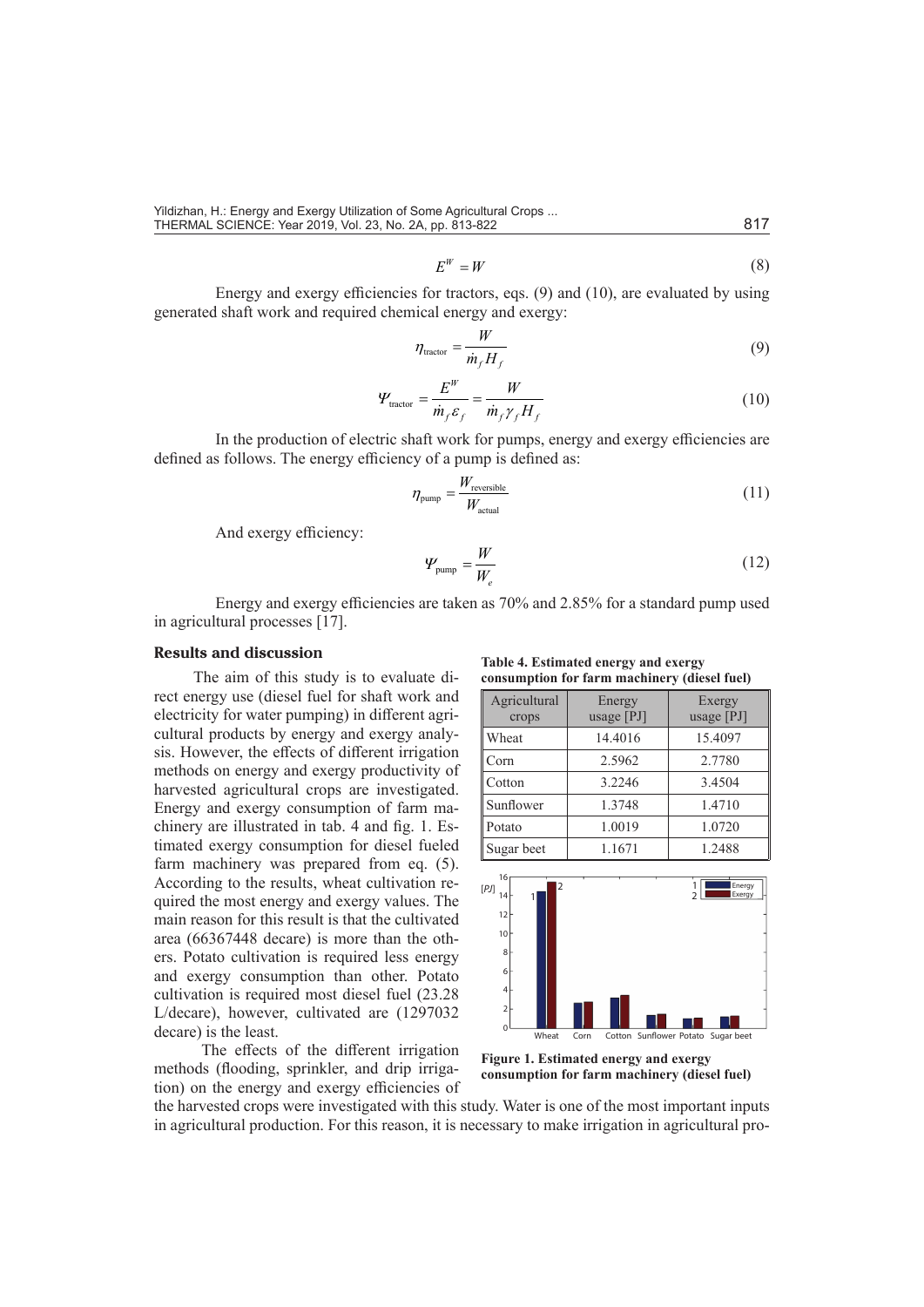duction. Irrigation is the practice of applying to the soil with different irrigation methods when the plant cannot be met by the rainwater it needs. Irrigation method is the application of irrigation water to soil [25]. Based on Collins' calculation, the estimated energy consumption of selected plants according to different irrigation methods (flooding, sprinkler, and drip irrigation)

**Table 5. Energy consumption for different irrigation methods (flood, sprinkling, and drip irrigation) in agricultural products**

| Agricultural | Energy consumption [PJ] |                         |                    |
|--------------|-------------------------|-------------------------|--------------------|
| products     | Flooding<br>irrigation  | Sprinkler<br>irrigation | Drip<br>irrigation |
| Wheat        | 13.331                  | 75.619                  | 22.219             |
| Corn         | 1.935                   | 10.978                  | 3.226              |
| Cotton       | 1.567                   | 8.890                   | 2.612              |
| Sugar beet   | 1.036                   | 5.880                   | 1.727              |
| Sunflower    | 0.945                   | 5.362                   | 1.575              |
| Potato       | 0.344                   | 1.956                   | 0.574              |



**Figure 2. Estimated energy consumption for different irrigation methods (F – flooding irrigation, S – sprinkler irrigation, D – drip irrigation); (a) wheat, (b) com, (c) cotton, (d) sunflower, (e) potato, and (f) sugar beet**

is given in tab. 5 and fig. 2. The value of consumed electricity energy is the same as the exergy value. For this reason, the electricity energy consumed for irrigation is the same as the exergy value [18]. According to the results, flooding irrigation is the lowest-energy intensity irrigation method. However, it leads high water consumption, and it may degrade the soil. Sprinkler irrigation is the highest-energy intensity irrigation method due to extensive piping on the field and high water mass-flow rate. Increasing piping leads pressure drop in the piping system, and it requires more pump-

> ing power. On the other hand, drip irrigation requires less water, hence pumping power is less than sprinkler irrigation.

> Energy and exergy intensity for irrigation is most at wheat farming and the least at potato farming. Certainly, potato requires almost 32% more water, tab. 3, but cultivated area is 60 times fewer.

> Total energy and exergy efficiencies (electricity for irrigation and diesel fuel for farm machinery) of the crops are indicated in tab. 6 and fig. 3. The calculation for determining energy and exergy efficiencies of agriculture crops is given. The following calculation belongs to energy and exergy efficiency for corn production according to drip irrigation method:

$$
\eta = [(75 \cdot 2.596) + (70 \cdot 3.226)] / [(2.596 + 3.226)] = 72.23\% \tag{13}
$$

$$
\Psi = \left[ (75 \cdot 2.777) + (2.85 \cdot 3.226) \right] / \left[ (2.777 + 3.226) \right] = 36.23\% \tag{14}
$$

In general, exergy efficiencies are less than energy efficiencies for all crops. The main reason of that is the irreversibility in the pumping process of the irrigation. Flooding irrigation seems to be the most exergy efficient irrigation methodology. On the other hand, it leads to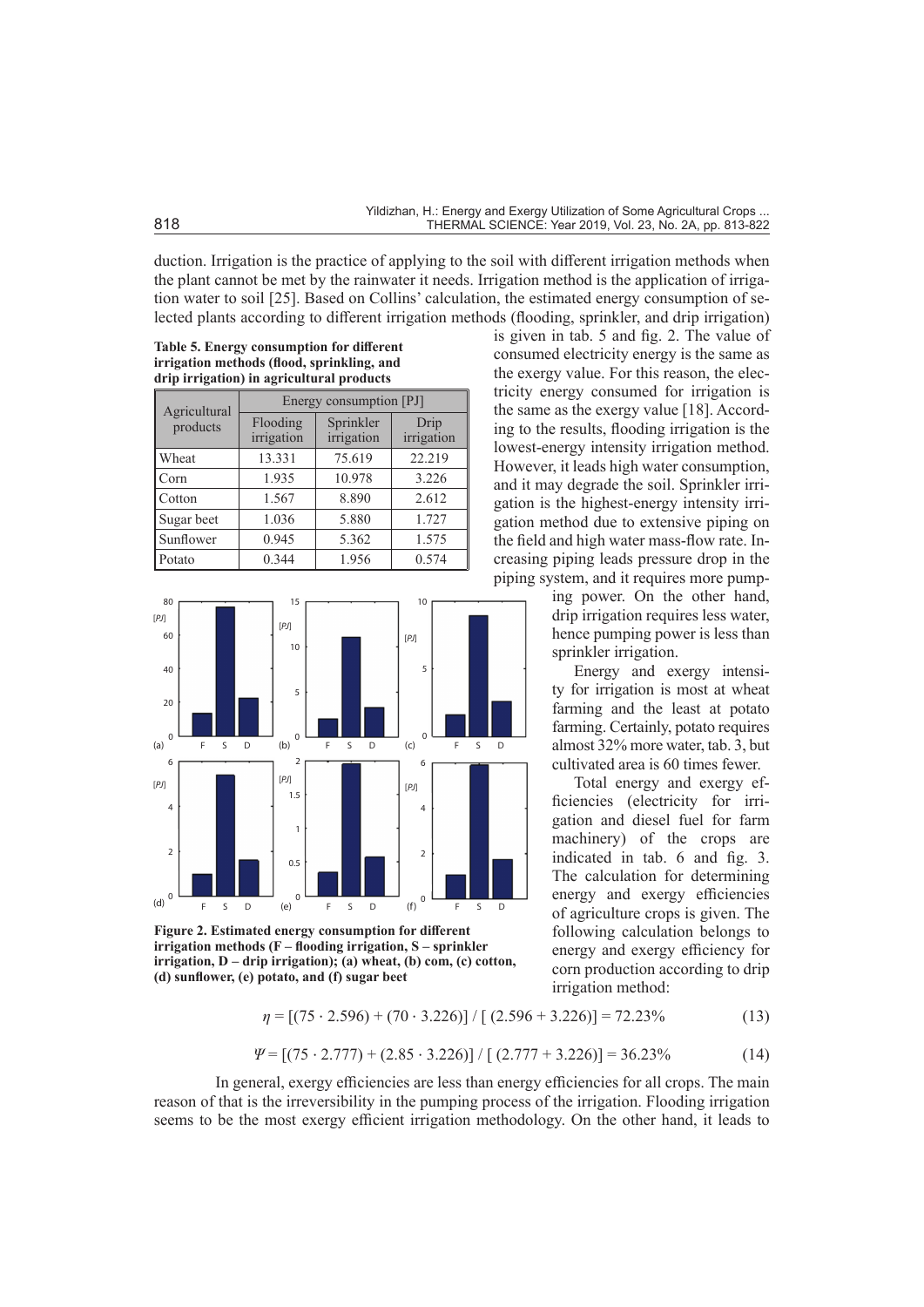| Wheat      |                                     | Energy efficiency | 0.7258 |
|------------|-------------------------------------|-------------------|--------|
|            | Flooding irrigation + diesel fuel   | Exergy efficiency | 0.4133 |
|            |                                     | Energy efficiency | 0.7079 |
|            | Sprinkler irrigation + diesel fuel  | Exergy efficiency | 0.1495 |
|            |                                     | Energy efficiency | 0.7195 |
|            | Drip irrigation + diesel fuel       | Exergy efficiency | 0.3220 |
|            |                                     | Energy efficiency | 0.7286 |
|            | Flooding irrigation + diesel fuel   | Exergy efficiency | 0.4537 |
|            |                                     | Energy efficiency | 0.7096 |
| Corn       | Sprinkler irrigation + diesel fuel  | Exergy efficiency | 0.1742 |
|            |                                     | Energy efficiency | 0.7223 |
|            | Drip irrigation + diesel fuel       | Exergy efficiency | 0.3623 |
|            |                                     | Energy efficiency | 0.7336 |
|            | Flooding irrigation + diesel fuel   | Exergy efficiency | 0.5246 |
|            |                                     | Energy efficiency | 0.7096 |
| Cotton     | Sprinkler irrigation + diesel fuel  | Exergy efficiency | 0.2302 |
|            |                                     | Energy efficiency | 0.7276 |
|            | Drip irrigation + diesel fuel       | Exergy efficiency | 0.4391 |
|            |                                     | Energy efficiency | 0.7296 |
|            | Flooding irrigation + diesel fuel   | Exergy efficiency | 0.4677 |
|            |                                     | Energy efficiency | 0.7102 |
| Sunflower  | Sprinkler irrigation + diesel fuel  | Exergy efficiency | 0.1838 |
|            |                                     | Energy efficiency | 0.7233 |
|            | Drip irrigation + diesel fuel       | Exergy efficiency | 0.3769 |
|            |                                     | Energy efficiency | 0.7372 |
|            | Flooding irrigation $+$ diesel fuel | Exergy efficiency | 0.5743 |
|            |                                     | Energy efficiency | 0.7169 |
| Potato     | Sprinkler irrigation + diesel fuel  | Exergy efficiency | 0.2839 |
|            |                                     | Energy efficiency | 0.7318 |
|            | Drip irrigation+Diesel fuel         | Exergy efficiency | 0.4981 |
|            |                                     | Energy efficiency | 0.7265 |
|            | Flooding irrigation + diesel fuel   | Exergy efficiency | 0.4227 |
| Sugar beet |                                     | Energy efficiency | 0.7083 |
|            | Sprinkler irrigation + diesel fuel  | Exergy efficiency | 0.1519 |
|            | Drip irrigation + diesel fuel       | Energy efficiency | 0.7202 |
|            |                                     | Exergy efficiency | 0.3312 |

**Table 6. Estimated energy and exergy efficiencies (electricity for irrigation and diesel fuel for farm machinery) of the selected crops**

waste much water because of the evaporation, runoff, and infiltration of water in uncultivated areas. This irrigation technique also causes the increase in soil salinity. Sprinkler irrigation technique has the least exergy and energy efficiencies. However, this technique requires the pressurized water at the end of the sprinklers and high water mass flow rate compared to drip irrigation technique. Therefore, it needs more pumping power.

Potato farming is the most energy and exergy efficient farming. Energy and exergy efficiencies are found as 73.72% and 57.43% for flooding irrigation, 71.69% and 28.39% for sprinkler irrigation, 73.18% and 49.81% for drip irrigation, respectively. Wheat farming is the least energy and exergy efficient farming. Energy and exergy efficiencies are found as 72.58% and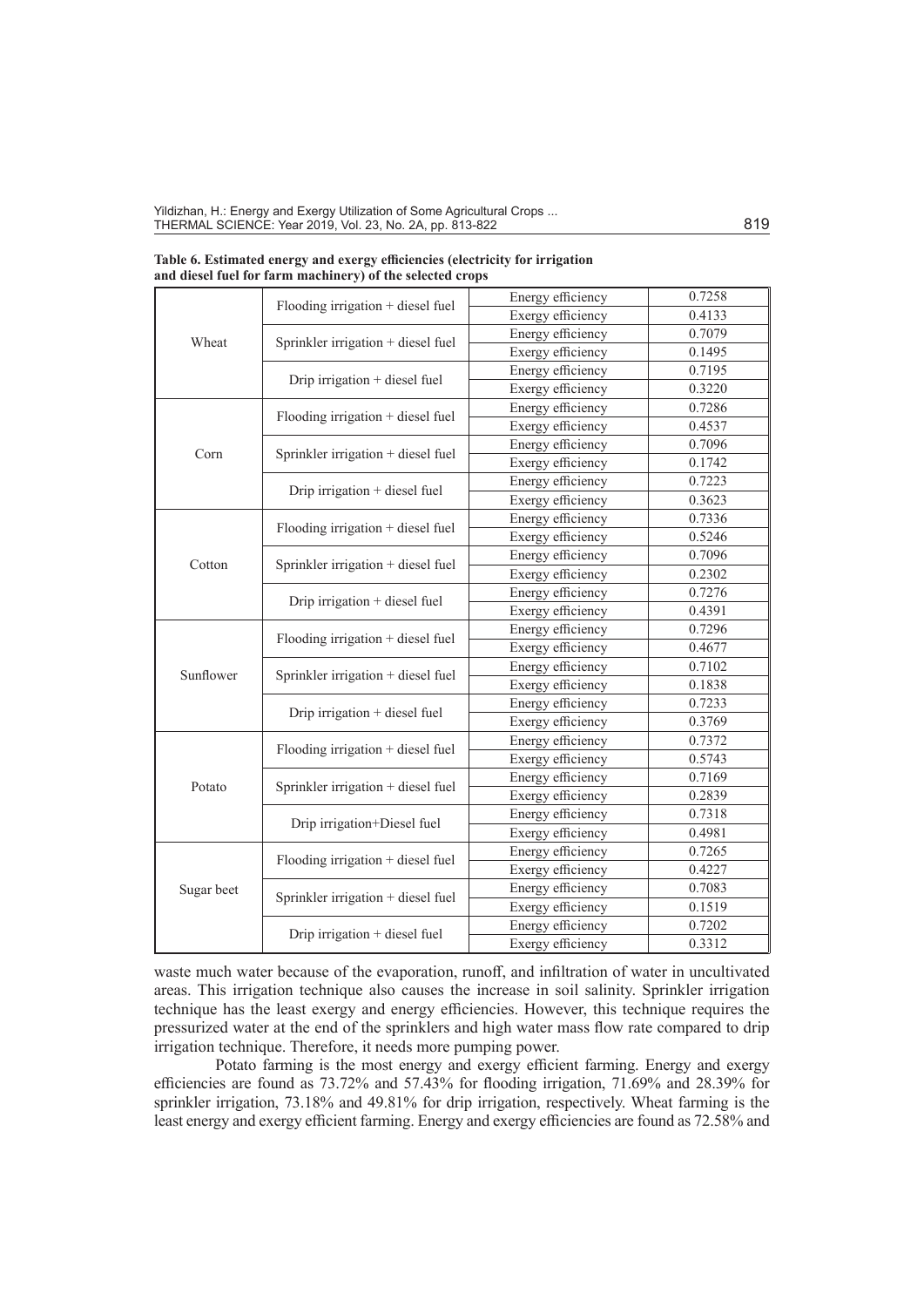

**Figure 3. Estimated energy and exergy efficiencies (electricity for irrigation and diesel fuel for farm machinery) of the selected crops**

41.33% for flooding irrigation, 70.79% and 14.95% for sprinkler irrigation, 71.95% and 32.20% for drip irrigation, respectively.

# **Conclusions**

In this study, energy and exergy analysis were conducted for some field crops (wheat, corn, cotton, sunflower, potato, and sugar beet) cultivated in Turkey. Total consumption of the direct energy uses (diesel fuel and electricity) was calculated to explore the energy and exergy efficiencies of the crops. However, the effects of different agricultural irrigation methods (*e. g*. flood, sprinkling, and drip irrigation) on the energy and exergy efficiencies of the harvested crops were investigated. The following conclusions can be drawn from the present study.

- Wheat farming consumes the most diesel fuel proportionate to the massive cultivated area. On the other hand, potato consumes the least diesel fuel. Therefore, maximum and minimum chemical energy and exergy consumption are found for wheat and potato, respectively.
- Wheat farming also consumes the most water, and it leads to increase in the electricity consumption. On the contrary, potato farming consumes the least water and its electricity consumption is very low compared to the other crops farming. Therefore maximum and minimum electricity consumption are found for wheat and potato, respectively.
- Flood irrigation is the most energy and exergy efficient irrigation method, conversely, sprinkler is the least energy and exergy efficient irrigation method. However, it is well-known that flood irrigation method causes the increase in the salinity of the soil.

#### **Nomenclature**

- $E^{W}$  exergy work, [Js<sup>-1</sup>]<br> $E^{Q}$  exergy heat, [Js<sup>-1</sup>]
- *–* exergy heat, [Js<sup>-1</sup>]
- *H* higher heating value, [KJ]
- $h$  specific enthalpy, [kJkg<sup>-1</sup>]
- *I* exergy destruction, [J]
- $\dot{m}$  mass-flow rate, [kgs<sup>-1</sup>]
- *W* shaft work, [W]

#### *Greek letters*

- *γ –* exergy grade function
- *ε –* specific exergy, [Jkg–1]
- *η –* energy efficiency
- *Ψ –* exergy efficiency
- *Subscripts* in – inlet out – outlet  $ff$  – fuel

- **References**
- [1] Bhanot, J., Jha, V., Moving Towards Tangible Decision-Making Tools for Policy Makers: Measuring and Monitoring Energy Access Provision, *Energy Policy*, *47* (2012), June, pp. 64-70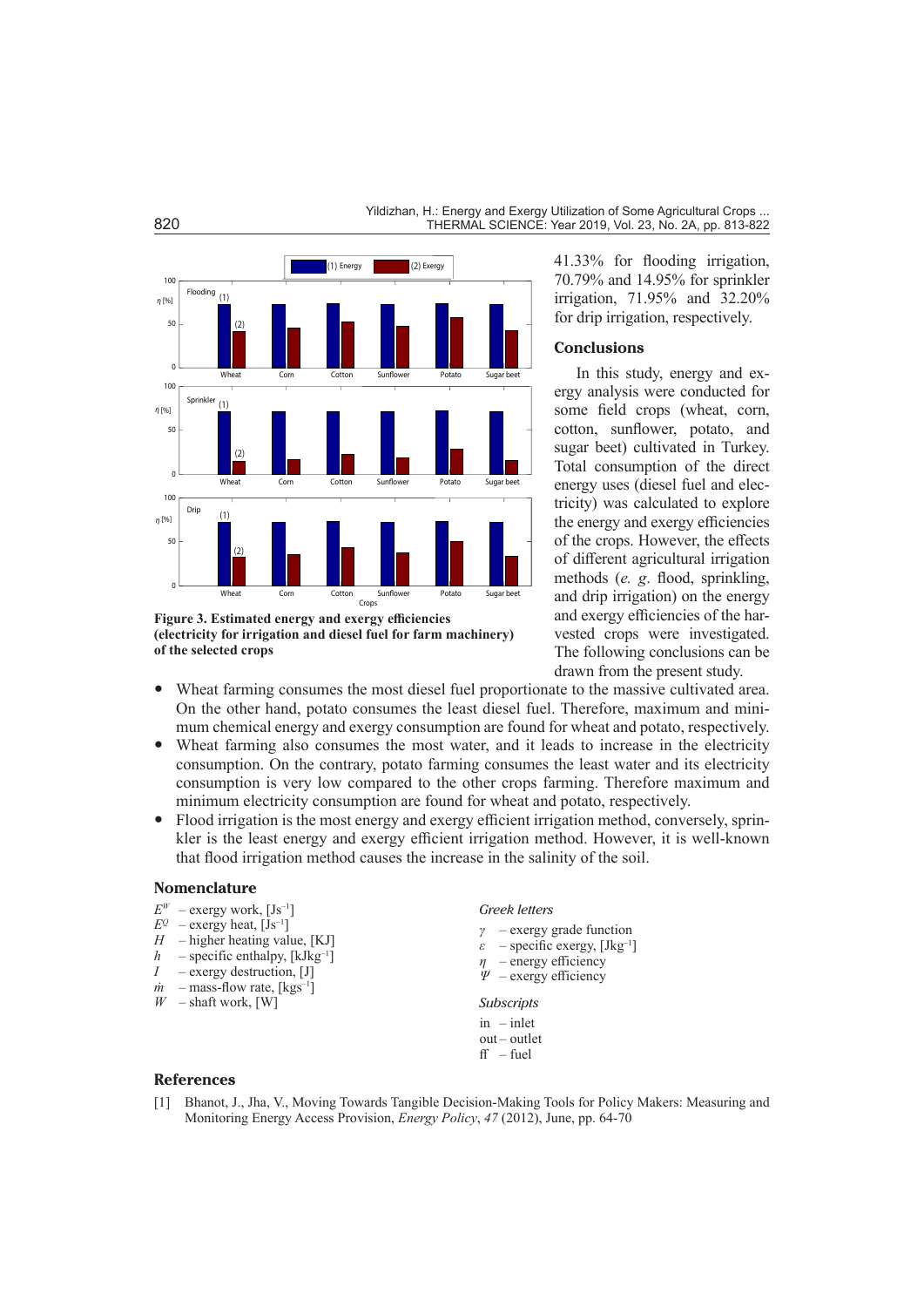Yildizhan, H.: Energy and Exergy Utilization of Some Agricultural Crops ... THERMAL SCIENCE: Year 2019, Vol. 23, No. 2A, pp. 813-822 821

- [2] Javadi, S. F., *et al*., Global the Policy of Rural Electrification, *Renewable and Sustainable Energy Reviews*, *19* (2013), C, pp. 402-416
- \*\*\*, Agricultural Innovation Systems: A Framework for Analysing the Role of the Government, OECD Publishing, http://dx.doi.org/10.1787/9789264200593-en
- [4] \*\*\*, Republic of Turkey Prime Ministry Investment Support and Promotion Agency, Food and Agriculture in Turkey, http://www.invest.gov.tr/en-US/sectors/Pages/Agriculture.aspx
- [5] Ozkan, B., *et al*., Energy Input-Output Analysis in Turkish Agriculture, *Renewable Energy*, *29* (2004), 1, pp. 39-51
- [6] Karkacier, O., Goktolga, Z. G., Input-Output Analysis of Energy Use in Agriculture, *Energy Conversion and Management*, *46* (2005), 9-10, pp. 1513-1521
- [7] Bekhet, H. A., Energy Use in Agriculture Sector: Input-Output Analysis, *International Business Research*, *3* (2010), 3, pp. 111-121
- [8] Perryman, M. E., Schramski, J. R., Evaluating the Relationship between Natural Resource Management and Agriculture Using Embodied Energy and Eco-Exergy Analyses: A Comparative Study of Nine Countries, *Ecological Complexity*, *22* (2015), June, pp. 152-161
- [9] Kusek, G., *et al.*, Energy Use in Agriculture Sector of Turkey, *Proceedings*, International Symposium of ISB-INMA TEH., Agricultural and Mechanical Engineering, Bucharest, Romania, pp. 33-40
- [10] Ozturk, H. H., Use of Renewable Energy Sources in Agriculture [in Turkish], 2006, http://www.emo.org.tr/ekler/85e48a43c7f63ac\_ek.pdf
- [11] Dincer, I., The Role of Exergy in Energy Policy Making, *Energy Policy*, *30* (2002), 2, pp. 137-149
- [12] Rosen, M. A., *et al.,* Role of Exergy in Increasing Efficiency and Sustainability and Reducing Environmental Impact, *Energy Policy*, *36* (2008), 1, pp. 128-137
- [13] Wall, G., Exergy a Useful Concept Within Resource Accounting, Report No. 77-42, Institute of Theoretical Physics, Goteborg, Sweden, 1977
- [14] Ozturk, H. H., Energy and Exergy Activity in the Turkish Agriculture Sector [in Turkish], *Journal of Agricultural Machinery Science*, *1* (2005), 3, pp. 221-228
- [15] Utlu, Z., Hepbasli, A., Assessment of The Energy and Exergy Utilization Efficiencies in the Turkish Agricultural Sector, *International Journal of Energy Research*, *30* (2006), 9, pp. 659-670
- [16] Ahmed, A., Jaber, J. O., Analysis of Energy and Exergy Utilization of Jordan's Agricultural Sector, *Int. J. of Exergy*, *6* (2009), 4, pp. 491-508
- [17] Dincer, I., *et al.,* Energy and Exergy Utilization in Agricultural Sector of Saudi Arabia, *Energy Policy, 33*  (2005), 11, pp. 1461-1467
- [18] Ahamed, J. U., *et al.,* An Application of Energy and Exergy Analysis in Agricultural Sector of Malaysia, *Energy Policy*, *39* (2011), 12, pp. 7922-7929
- [19] Hoang, V. N., Alauddin, M., Analysis of Agricultural Sustainability: A Review of Exergy Methodologies and Their Application in OECD Countries, *International Journal of Energy Research*, *35* (2011), 6, pp. 459-476
- [20] Chen, B., Chen, G. Q., Resource Analysis of the Chinese Society 1980-2002 Based on Exergy Part 3: Agricultural products, *Energy Policy*, *35* (2007), 4, pp. 2065-2078
- [21] \*\*\*, Turkish Statistical Institute, Crop Production Statistics, [in Turkish], https://biruni.tuik.gov.tr/bitkiselapp/bitkisel.zul
- [22] \*\*\*, General Directorate of Rural Services, Guidelines for the Production of Agricultural Products Produced in Turkey, [in Turkish], Ankara, 2005
- [23] Sipahi, M., *Time, Fuel Consumption and Job Success in Leveling Work Done with Mechanical Scraper in Harran Plain* [in Turkish], Publications of Sanliurfa Research Institute Directorate, Sanliurfa, Turkey, 1996
- [24] \*\*\*, Turkish Petroleum Rafinery A. S. (TUPRAS) [in Turkish], http://www.tupras.com.tr/detailpage. tr.php?lPageID=6004
- [25] Kanber, R., *Water Consumption Guide for Plants Planted in Turkey* [in Turkish], Topraksu General Directorate Publications, Ankara, 1982
- [26] Cetin, O., Agricultural Irrigation Methods [in Turkish], Republic of Turkey Ministry of Agriculture and Rural Affairs, Ankara, 2012
- [27] Hulsbergen, K. J., *et al.,* A Method of Energy Balancing in Crop Production and Its Application in a Longterm Fertilizer Trial, Agriculture, *Ecosystems & Environment*, *86* (2001), 3, pp. 303-321
- [28] Dalgaard, T., *et al.,* A Model for Fossil Energy Use in Danish Agriculture Used to Compare Organic and Conventional Farming, *Agriculture, Ecosystems and Environment*, *87* (2001), 1, pp. 51-65